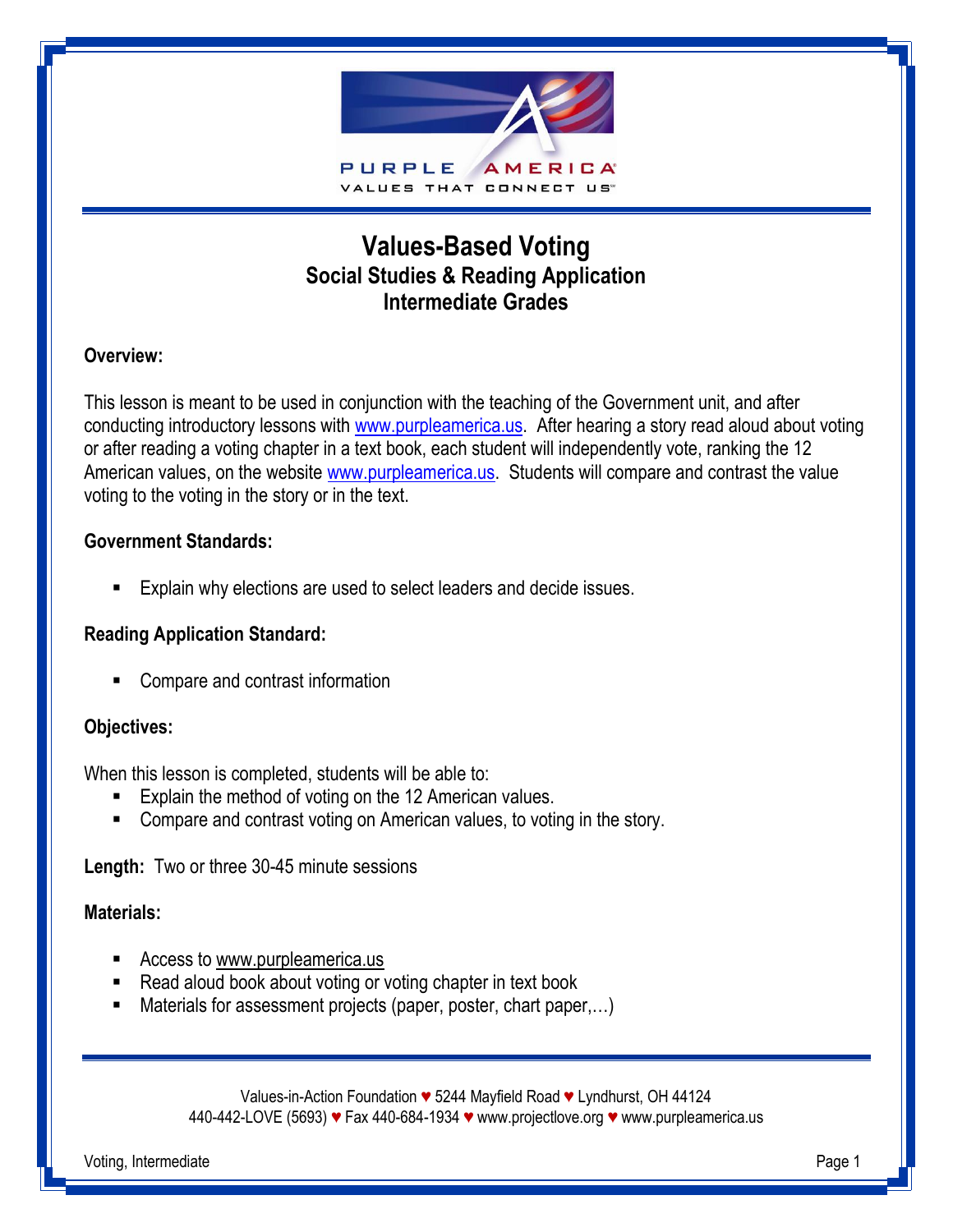## **Application:**

- 1. Discuss and review recent lessons about government.
- 2. Talk about experiences of voting and any pertinent upcoming elections.
- 3. Read the voting story aloud to the class and discuss, or read the voting chapter in the text book.
- 4. Discuss why voting takes place. How/why is voting fair? What ways of voting were used in the reading, and are used in life?
- 5. Model how to vote for American values on [www.purpleamerica.us.](http://www.purpleamerica.us/) Review the meaning of each value.
- 6. Allow time for students to independently vote on the 12 American values. Take the students to the computer lab or set up a rotation schedule. Parent volunteers are another option for support of this activity.
- 7. After every student has voted, discuss the same questions as in step #4.
- 8. Students will design a project comparing and contrasting the two voting scenarios. Projects must also explain why voting was used in each scenario. Students may choose to work independently or in small groups. Students may choose from the following activities.
	- Venn Diagram
	- Speech
	- **Informative writing**
	- **-** Design a Power Point presentation.
- 9. Students or groups share, if appropriate.

#### **Assessments:**

Use the rubric on the next page to assess each student's understanding of the voting process.